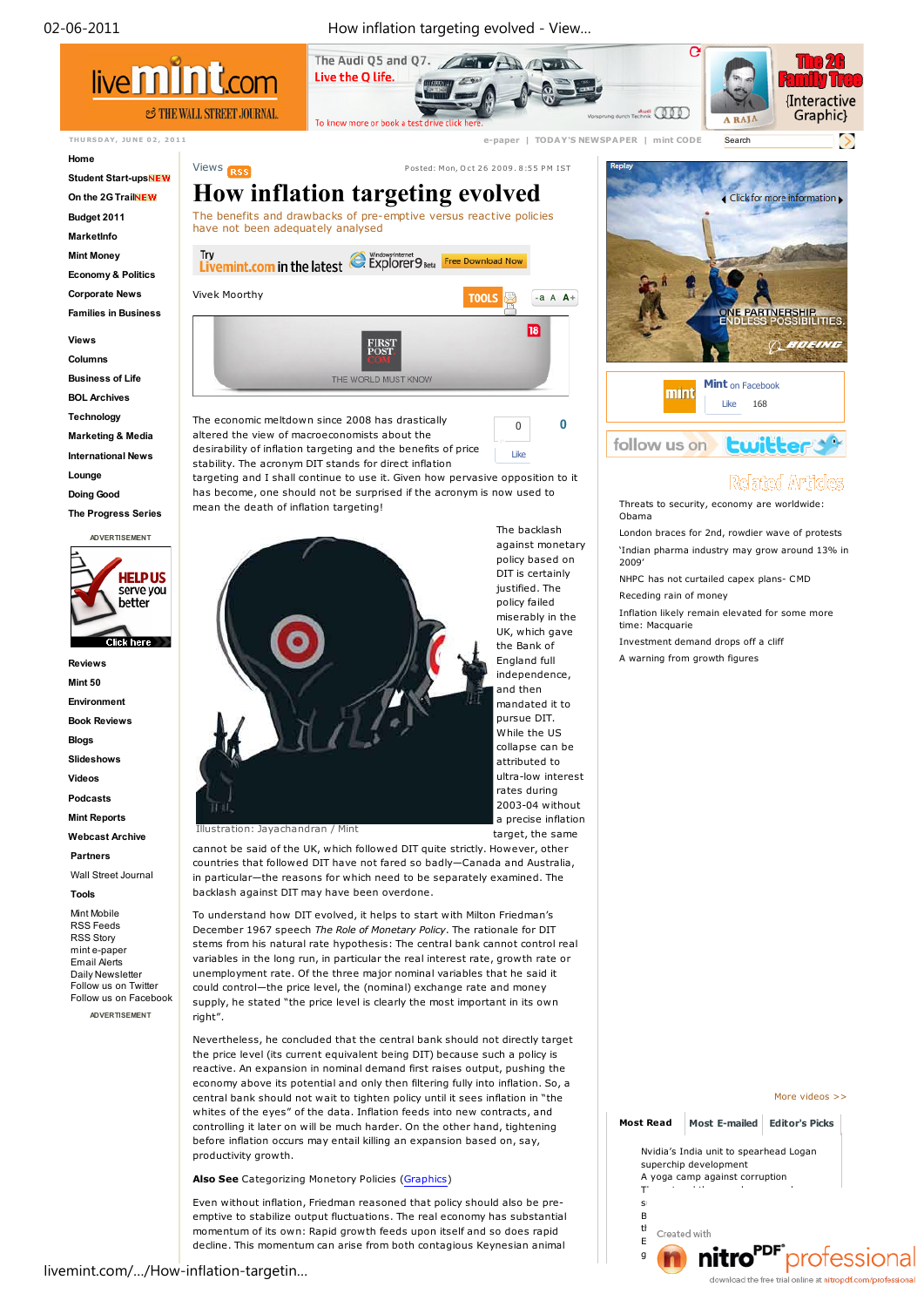

# **Sites**

Hindustan Times Hindustan Online Classifieds Fever 104 Shine: Jobs in India Movie Reviews **ADVERTISEMENT**

# 02-06-2011 How inflation targeting evolved - View…

spirits and an accelerator process based on firms' profits and finances, greatly amplified by financial deregulation and lax lending. (Technically, at any given level of interest rates, real output follows a cyclical process with huge lagged values.) By the time the data indicate rising inflation and policymakers tighten, the economy could have turned down by itself. Thereby, the output downturn gets amplified by the reactive interest rate hikes. Friedman analysed the stability consequences of recognition, implementation and effectiveness lags in policy in 1951.

The scenario above partly captures the ongoing severe recession. The Fed started lowering the funds rate from its 5.25% peak in September 2007; the recession is dated as starting a bit later, in December 2007. In India and China, as inflation was rising rapidly in 2008, central banks tightened aggressively. Their cash reserve ratios were raised to a peak by September 2008, just before Lehman Brothers collapsed! At that time, the International Monetary Fund (IMF) and many others (me too!) expected inflation to rise for some more time, not a sudden collapse and deflation.

To avoid the potentially destabilizing dangers of reactive policies under uncertainty, Friedman instead proposed a money growth rule to be pursued automatically. A money growth rule is categorized as an intermediate target, pursued to indirectly achieve the final inflation target. Compared with DIT, it is a pre-emptive strategy. Independent of this money growth recommendation, Friedman separately also argued in 1962 that policy should be rule-based, not left to the discretion of the central banker. (A central bank that targets money growth can nevertheless do so using its discretion, not necessarily by a Friedman-type rule.) Otherwise, like politicians, central bankers will do what it takes to get re-elected or remain popular while in office. They will deliver short-term gain while causing long-term pain to the economy. A constitutional mandate for money growth thus would be preemptive and also avoid (in)discretion. In my opinion, Friedman's message about the benefits of rules versus discretion would have come across stronger and clearer if he had used the phrase rules versus indiscretion, instead of discretion!

It is analytically useful to characterize his and other monetary policy strategies, using a matrix. If we categorize policies along two sets of attributes—rules or discretion, pre-emptive or reactive, then Friedman belongs in the top left quadrant (see table). It should be pointed out that not all strategies pursued or recommended fall neatly into one of the quadrants, and some are too vague to be classified. (In India over the last decade, due to over-liberalization of the capital account, exchange rate management, or firefighting, has taken precedence over domestic monetary policy goals, and one would be hard pressed to decide where to slot the different policies the Reserve Bank of India has pursued.)

Former US Federal Reserve chairman William McChesney Martin could be classified as pre-emptive based on discretion, going by his oft-cited punch line "my job is to take away the punchbowl just as the party gets going", but without any specific rule to do so. However, towards the end of his long term (1951-1969), when the economy was overheated due to Vietnam war spending and pressures to keep unemployment low , the Martin Fed very badly failed to take away the punchbowl. The result was the 1970s stagflation, the worst decade for the US and the world economy since World War II.

Whether the late 1960s policies were due to insufficient autonomy for the Fed, or its failure to follow a rule, or its failure at that time to understand that tolerating some inflation will not sustainably reduce unemployment, is for monetary historians to ponder over.

During the 1970s, monetary policy stumbled along, with both inflation and unemployment rising, and central banks the world over paying more attention to money growth. When inflation crossed into double digits in 1979, as part of a policy of inflation control, a money growth rule was tried briefly from October 1979 onwards, under the newly appointed US Fed chairman Paul Volcker. While inflation was brought down successfully, the money growth targeting part of the package proved to be a disaster and was stopped in mid-1982. About a year later, the Bank of Canada, which had also adopted an M1 growth target to indirectly control inflation, gave it up. Then governor Gerald K. Bouey explained the policy change to Parliament by stating "we did not abandon M1; M1 abandoned us".

Volcker was against rules. Nevertheless, he was staunchly against inflation, as Friedman was, and his instincts were to tighten pre-emptively, to head off either inflation or an overextended financial sector. He belongs very much in the top right quadrant: pre-emptive, based on discretion.

After money growth collapsed in the early 1980s, central banks returned to discretionary policies. The Fed based its decisions on early warning financial variables (commodity prices, the exchange rate and, above all, the yield curve) and the strength of the expansion and inflationary pressures, without explicitly targeting them. Targeting nominal gross national product (GNP) as a substitute for money growth was considered, but GNP data come out with a lag and targeting it is easier said than done. Purists complained about the lack of a rule, and there was general unease about the absence of a nominal anchor to control inflation. However, the gradually disinflating economy

pittance Miffed Afridi retires, calls PCB officials disgraceful

Reliance Infrastructure: valued at a



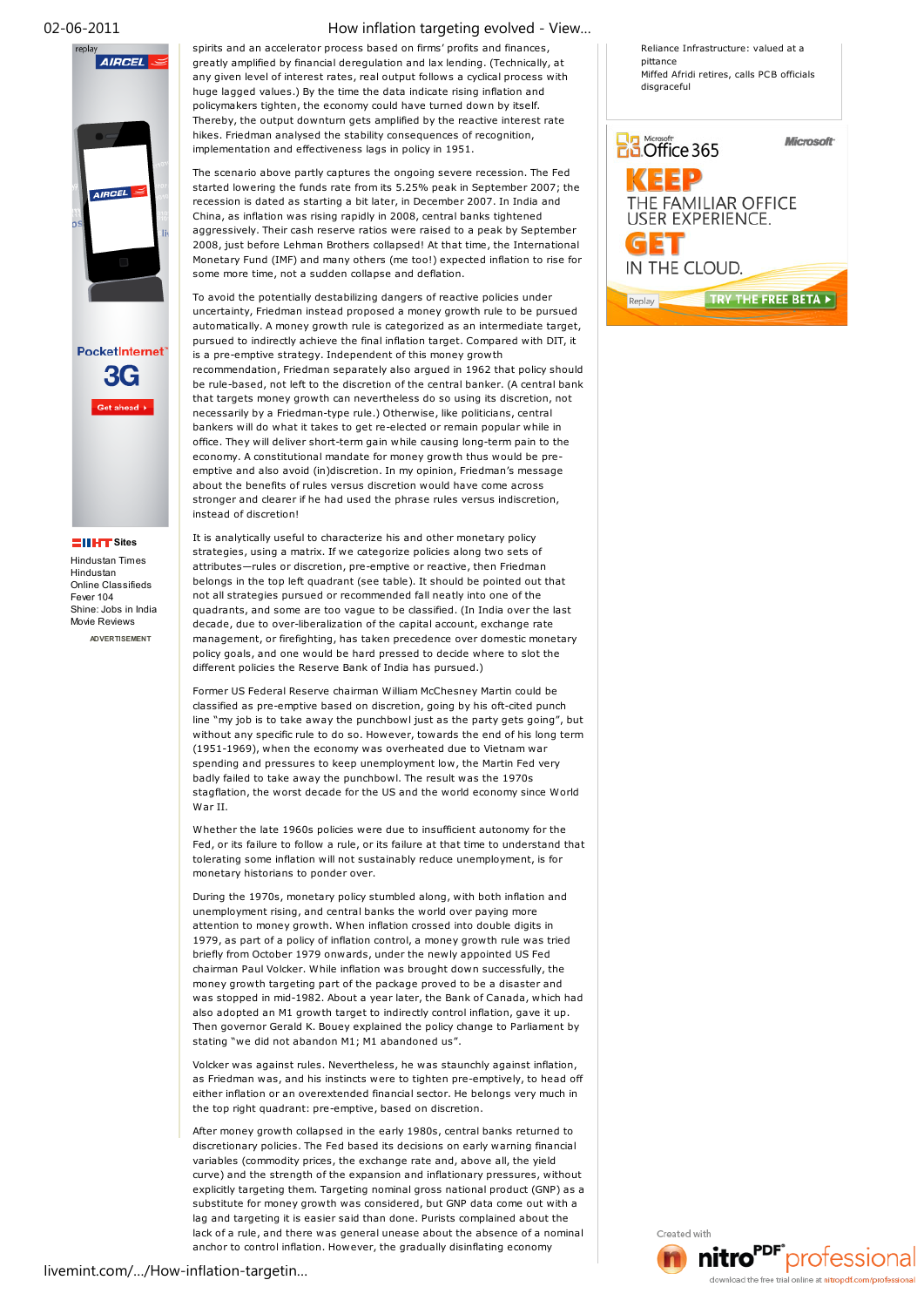# 02-06-2011 How inflation targeting evolved - View…

performed fairly under Volcker, and from 1987 onwards under Alan Greenspan. As Benjamin Friedman of Harvard University put it, "In the real world it is hard to quarrel with success."

DIT as a policy evolved against this background, starting with the Reserve Bank of New Zealand in 1990. It was followed by Canada in 1991 and by the UK in 1992. As of 1999, it was pursued by 11 central banks, and another dozen or so joined the bandwagon this decade.

For the US, the current Fed chairman Ben Bernanke along with Fed governor Frederic Mishkin in 1997 recommended in *The Journal of Economic Perspectives* that DIT be adopted as a rule, in lieu of Greenspan's then discretionary policies. However, Bernanke's interest rate cuts in September 2007, to alleviate financial distress, when inflation was rising, violated a DIT rule. Greenspan could be classified as discretionary DIT, adjusting policy as needed to other considerations. Many would say Greenspan did not have a policy beyond bailing out Wall Street biggies. That is a separate matter.

The pros and cons of DIT versus the famous Taylor rule proposed in 1993, and whether rules can be followed at all, need to be discussed in depth. The main conclusion one can draw from the evolution of monetary policy during 1980-2000 is that in giving up money growth, central bankers and economists also ignored a crucial aspect of Milton Friedman's world view: the need to be pre-emptive. As the proverb goes, the baby got thrown out with the bath water.

*Vivek Moorthy is professor of economics at IIM, Bangalore. Comments are welcome at theirview@livemint.com*

### **Tags - Find More Articles On:**

Economic meltdown | Macroeconomist | Inflation | Monetary policy | Bank of England

**READ MORE ARTICLES BY:** Vivek Moorthy

**COMMENTS** 

Comments for this page are closed.

# **Showing 3 comments**

Sort by Newest first  $\boxed{\mathbf{v}}$  Subscribe by email Subscribe by RSS

## **V. L. Mote** 10/16/2010 02:13 AM

The article correctly articulates the idea of inclusive growth. It also correctly says that the Prime Minister Dr Singh talked about inclusive growth. However, the government under his stewardship has done precious little to accomplish inclusive growth. Is it time for the Indian Corporate sector (both public and private) to do something about it? These are talking about CSR. Is it time to act?

1 person liked this.

# **MCS.Rajaraman** 07/06/2010 07:09 AM

inclusive growth means a comprehensive growth in all respect- vertical and horizontal encompassing every thing and every one without ommitting any thing and any one.

In Thamizh ellaarum ellaamum peravendum

2 people liked this.

**Gurumayum Binishan Sharma** 09/23/2010 10:00 PM

pliz say briefly,sir